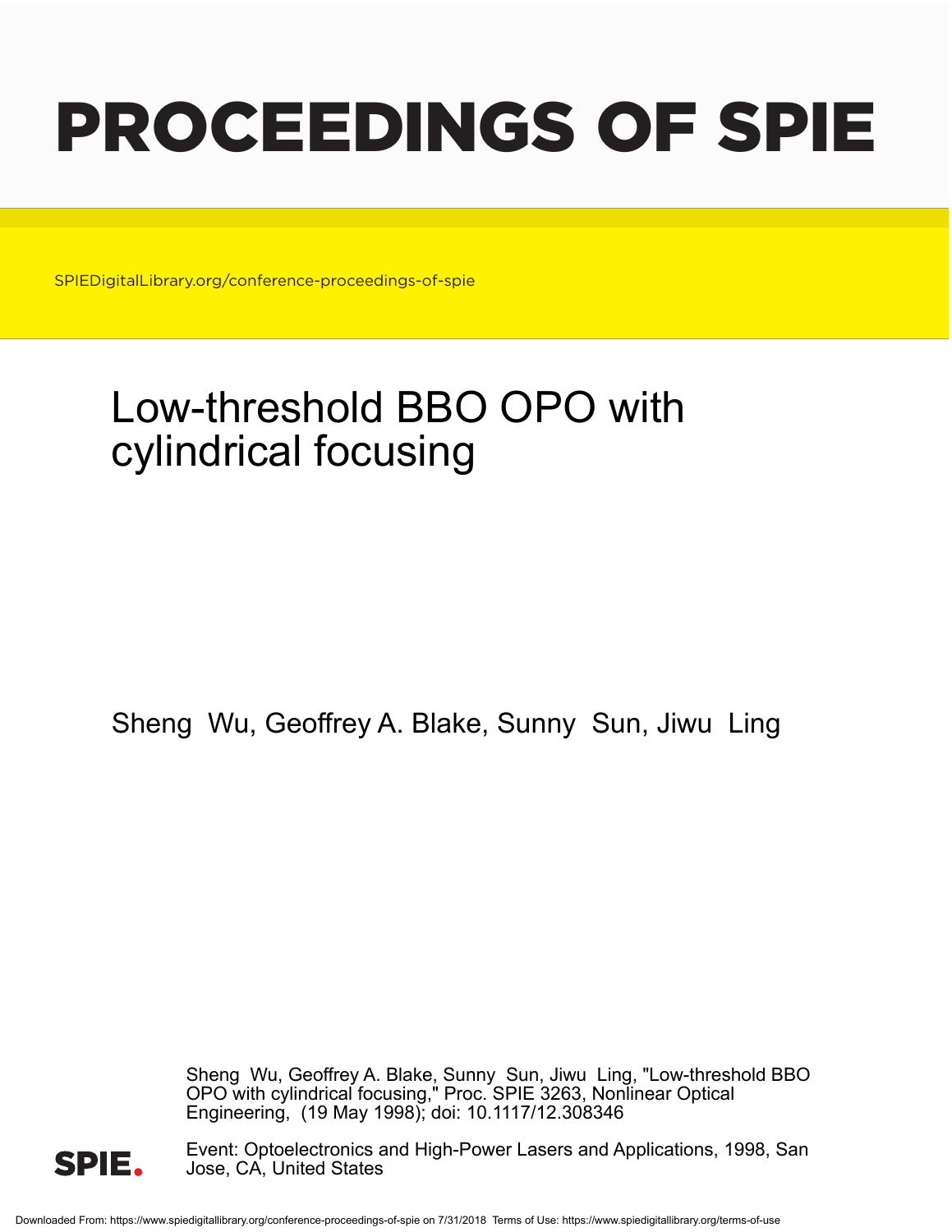## Low-threshold BBO OPO with cylindrical focusing

Sheng Wu<sup>a</sup>, Geoffrey A. Blake<sup>b</sup> Sunny Sun<sup>c</sup>, Jiwu Ling<sup>c</sup> Department of Chemsitry, California Institute of Technology, CA 91125 Division of Geological and Planetary Sciences, California Institute of Technology, CA 91125 CASIX, Inc., CA 91016

#### ABSTRACT

The design of a BBO OPO cavity based on cylindrical focusing of the pump beam in the insensitive plane of the non-linear crystal is presented and characterized. A variety of beam sizes in the sensitive plane of the BBO crystal are investigated, and in all cases this cavity design is found to significantly lower the operational threshold pulse energy of355 nm pumped type I BBO OPOs. With optimal beam focussing parameters, the measured threshold intensity of 45 MW/cm<sup>2</sup> is similar to that of conventional OPOs, but the threshold pulse energy of 0.4 mJ is some twenty times lower than that found in circularly symmetric pump beams. Pump pulse energies in this range can now be routinely achieved with diode-pumped Q-switched lasers, and the combination of these sources with cylindrically-focussed OPO cavities (COPOs) should result in a new class ofall-solid-state high repetition rate and high average power non-linear light sources that can be tuned over the entire visible wavelength region.

Key words: BBO OPO, cylindrical focusing

Optical Parametric Oscillators (OPOs) based on BBO crystals have been demonstrated to be powerful, widely tunable solid state light sources in the visible and near-JR regions of the electromagnetic spectrum 1. However, because of its inherently large walk-off angle and small acceptance angle, BBO crystals are limited at present to studies that require high pulse energies and/or low repetition rates. For many scientific and industrial applications, average power and repetition rate are as or more important, and for such applications materials such as periodically-poled LiNbO<sub>3</sub> have become increasingly important <sup>2</sup>. It is difficult, however, to pump periodically poled materials in the ultraviolet, and so to date there exist no robust high repetition rate counterparts to BBO-based optical OPOs that can be tuned over the transparency range of the nonlinear crystal (temperature tuned LBO OPOs do provide excellent low-threshold performance over the blue end of their 355 nm-pumped tuning range, however  $3$ ).

Numerically, previous experiments have shown that the lowest threshold pulse energy for BBO OPO is 1.7mJ/pulse at 355 nm $^{-1}$ . A number of all solid-state systems can produce pulses of this intensity, but such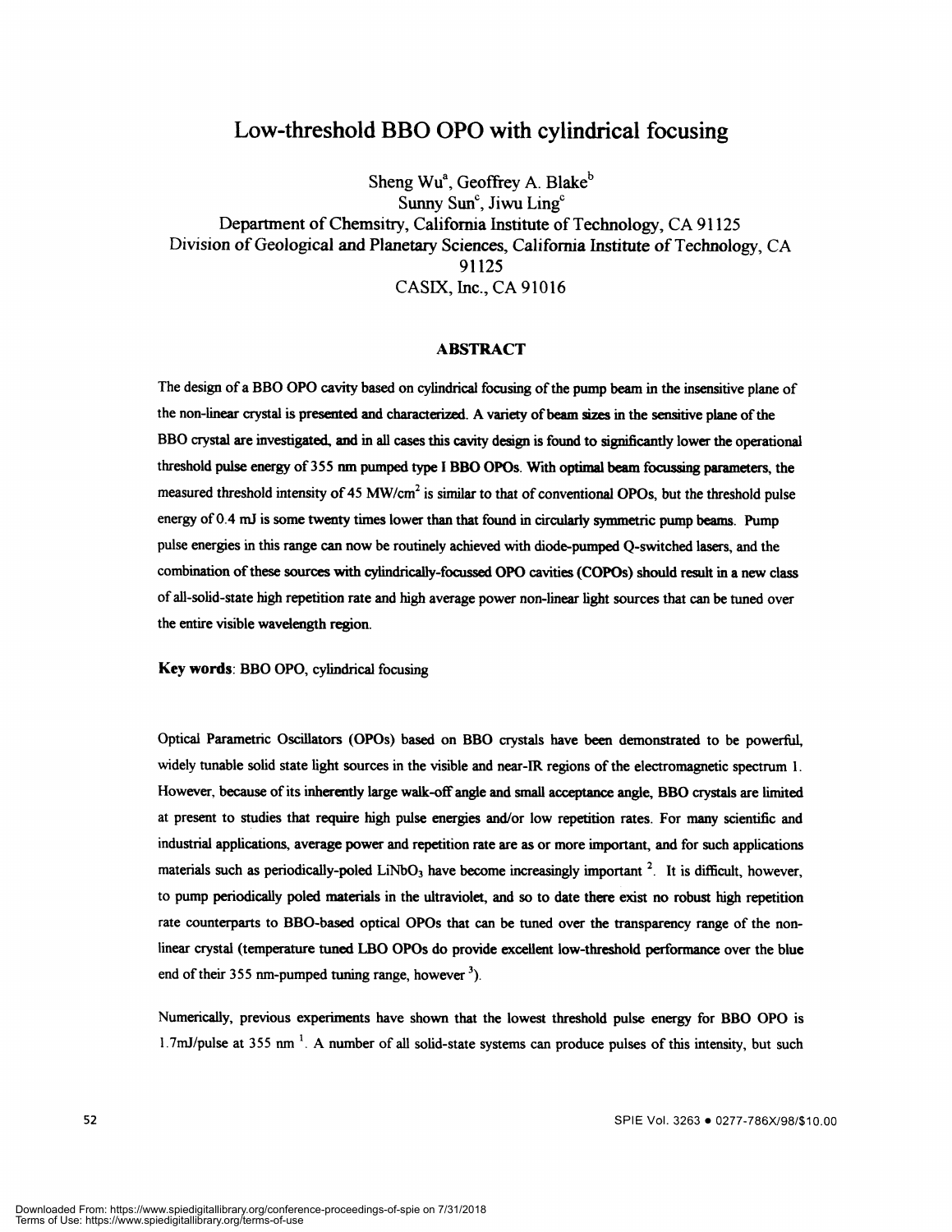thresholds do precludes many diode pumped high power Nd:YAG lasers and even many compact flash lamp pumped Nd:YAG lasers, which have both small beam size and small pulse energies, from being used as pump sources for widely tunable visible wavelength OPOs.

To investigate these issues, we have constructed a 355 nm-pumped OPO cavity based on a single type I BBO crystal 15mm in length, with a broadband AR coating. The cavity is abbreviated COPO (for Cylindrical OPO) after the fact that we focus the pump beam with a cylindrical lens in the insensitive plane ofthe BBO crystal (see Figure 1). This cavity is based on the simple type II BBO standing wave design described by Wu et al.  $(1997)$ <sup>4</sup>. The pump beam delivery system has a cylindrical lens placed immediately before the OPO resonator whose focal point is inside the BBO crystal. As might be expected, precise positioning ofthe focal point of the cylindrical lens is required to optimize the OPO output power. The cylindrical lens is also mounted on a rotary mount in order to provide fine angular adjustment of the cylindrical lens after it was discovered that very small angular rotations of the cylindrical lens could extinguish the COPO output. This effect is a manifestation of and clearly demonstrates the large difference in acceptance angles of BBO crystals along their sensitive and insensitive directions.

A variety of tests were performed on the cavity presented in Figure 1 with both standard and cylindrical focusing optics, the results of which are summarized in Table 1. The cylindrical lens has a focal length of 200 mm, and the pulse width of the injection seeded 355 nm Nd:YAG pump laser is about 10 ns. Threshold energies of a conventional OPO are measured without the cylindrical lens, and for this arrangemem a minimum threshold pulse energy of 8.5 mJ is found with a pump beam waist of 3 mm. As shown in Table 1, the optimum size of the pump beam before entering the cylindrical lens is also 3 mm in diameter. With cylindrical focussing, the pump beam remains about 3 mm in size in the sensitive direction inside the BBO crystal, which is large enough to overcome the walk-off effect through its 15mm length. After being focused by the cylindrical lens, however, the size of the pump beam in the insensitive direction is only  $\sim$  30 microns within the BBO crystal. This increases the intensity of the pump beam by a factor of  $\sim$ 100, and we have found that the threshold of the BBO COPO cavity is only 400  $\mu$ J when pumped at 355nm  $-$  20 times smaller than the conventional BBO OPO cavity. The threshold intensities presented in Table 1 were measured at a signal wavelength of 500 nm, and lie within a factor of two of these values across the entire OPO tuning range of 430-2000 nm.

Table 1 also presents the threshold values for a variety of pump beam waist sizes from 1 .5 to 5.0 mm. From this listing, it is apparent that walk-offeffects begin to dominate the COPOs operational threshold when the beam size before passing through the cylindrical lens is smaller than 2.5 mm in diameter. Alternatively, an input beam size larger than 4 mm in diameter does not lower the operation threshold because the tighter focus also makes the depth of focus smaller, thereby reducing the effective interaction length of the parametric process. In between these extremes, the threshold pump pulse energy of the cavity varies by less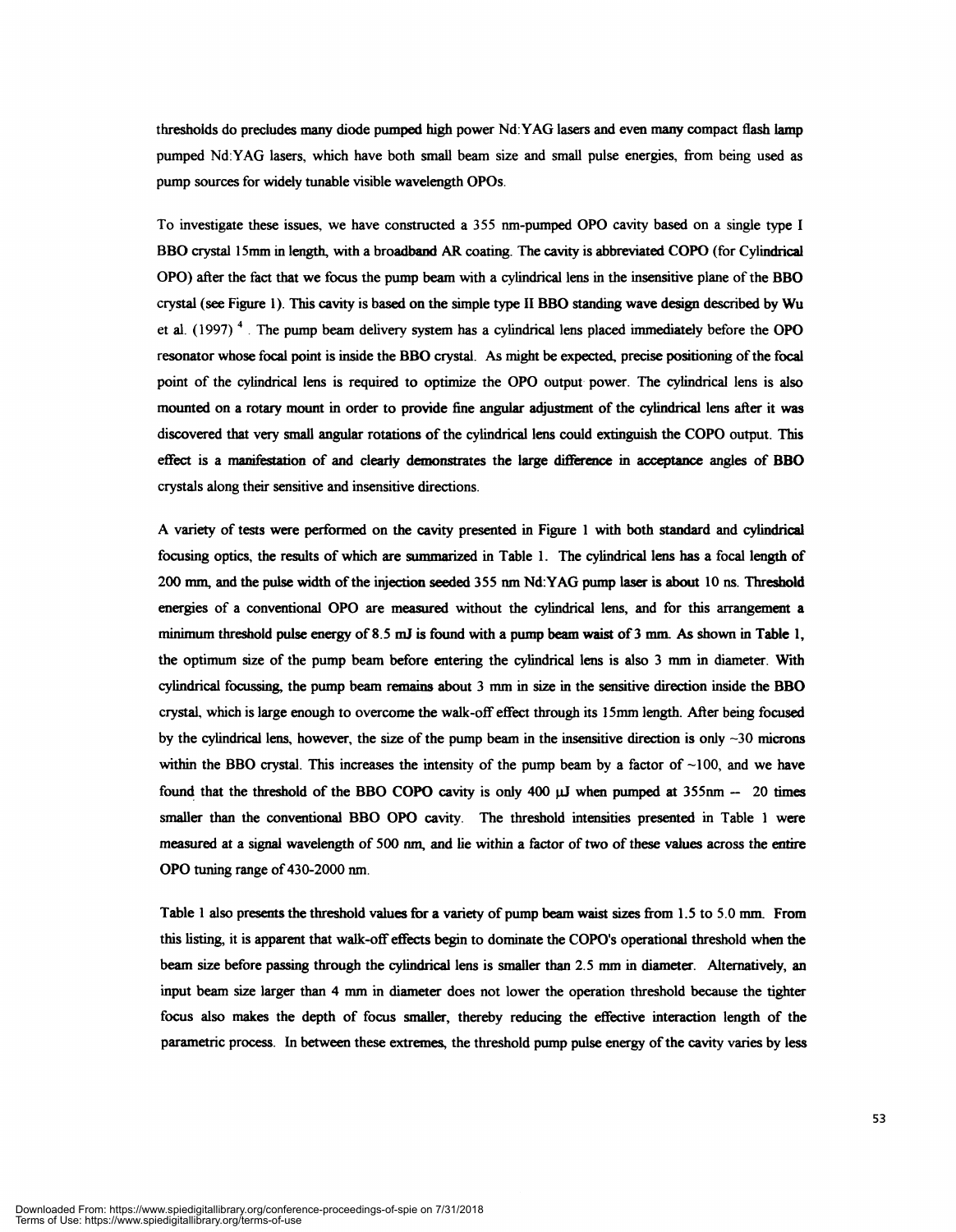than 10%. Due to the cylindrically focused pump laser beam, the signal and idler output of the COPO expand very rapidly in the insensitive direction. An additional cylindrical lens is therefore placed outside the cavity to collimate the diverging output.

To summarize, an efficient, low-threshold 355 nm-pumped bulk BBO OPO design is presented and characterized. The OPO layout, termed COPO, overcomes the walk-off effect of BBO crystals by maintaining a large beam size in the sensitive direction of the BBO crystaL Cylindrical focusing in the insensitive direction increases the pump intensity while avoiding walk-off losses, thereby lowering the pulse energy requirement of the pump laser. This design will allow many compact pulsed Nd:YAG lasers, as well as some high pulse energy diode pumped solid state lasers, to efficiently pump widely tunable BBO OPOs in the visible to near-JR wavelength range. The COPO cavity is also consistent with a variety of bandwidthnarrowing schemes such as grating feedback and injection seeding, which should lead to the development of compact, all solid state, high resolution spectroscopic sources that would find a great many uses in biology, chemistry, and the atmospheric/materials sciences.

### **REFERENCES**

- 1. W.R. Bosenberg, L.K. Cheng, and C.L. Tang, Appl. Phys. Lett. 54, 13 (1989)
- 2. L.E. Myers, R.C. Eckardt, M.M. Fejer, R.L. Byer, Bosenberg, W.R., J.W. Pierce, J. Opt. Soc. Am. B, 12, 2102-2116 (1995)
- 3. D. Wang, C. Grasser, R. Bergaury, R. Wallenstein, Opt. Comm., 138, 87-90 (1997)
- 4. S. Wu, G.A. Blake, Z.Y. Sun, J.W. Ling, App!. Optics 36, 5898-5901, (1997)

Downloaded From: https://www.spiedigitallibrary.org/conference-proceedings-of-spie on 7/31/2018 Terms of Use: https://www.spiedigitallibrary.org/terms-of-use